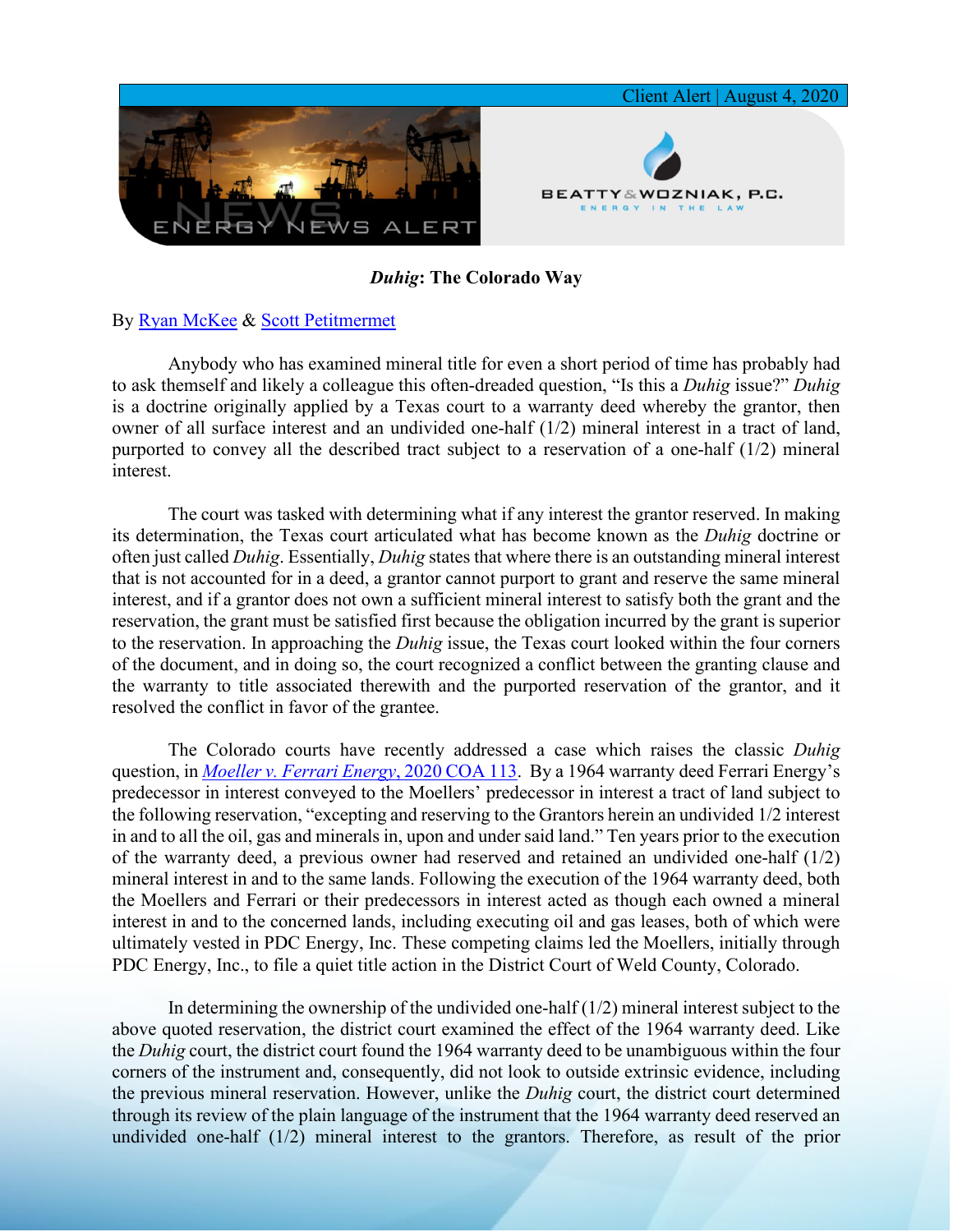reservation, the district court found the grantees received no mineral interest under the terms of the 1964 warranty deed.

The Moellers then appealed the district court's decision to the Colorado Court of Appeals, contending the district court erred in finding the 1964 warranty deed to be unambiguous and in quieting title to an undivided one-half (1/2) mineral interest in Ferrari Energy. The court of appeals then undertook a de novo review regarding the interpretation of the 1964 warranty deed.

In determining if the 1964 warranty deed was in fact unambiguous, following the holding in *Lazy Dog Ranch v. Telluray Ranch Corp*., 965 P.2d 1229, 1235-36 (Colo. 1998) and counter to the approach of the Texas court in *Duhig*, the court of appeals looked to various extrinsic evidence to determine if the 1964 warranty deed was ambiguous, stating "extrinsic evidence may be used to determine, as a threshold matter, whether the deed is ambiguous." Using this approach and focusing primarily on the reservation of an undivided one-half (1/2) mineral interest prior to the 1964 warranty deed, the court of appeals found the undivided one-half (1/2) mineral reservation included in the 1964 warranty deed to be subject to two different interpretations; it either reserved or conveyed the outstanding mineral interest. Consequently, the court of appeals found the 1964 warranty deed to be ambiguous, in contrast to the district court's determination. Of note is the fact that the court of appeals found the 1964 warranty deed to be ambiguous, not because it was so on its face, but because of the existence of a mineral reservation that occurred ten years prior, to which neither of the parties to the 1964 warranty deed were a party.

Next, because the court of appeals found the 1964 warranty deed to be ambiguous, in an approach differing from the *Duhig* court, the court of appeals once again looked to extrinsic evidence, this time in order to resolve the ambiguity. However, no further extrinsic evidence was available to show the intent of parties since both parties claiming an interest subsequently leased their claimed interest. Therefore, because its examination of extrinsic evidence failed to resolve the ambiguity created by the mineral reservation, the court of appeals relied on Colorado precedent and resolved the ambiguous reservation in the favor of the grantee. See *Clevenger v. Cont'l Oil Co*., 149 Colo. 417, 421, 369 P.2d 550, 552 (1962). Thus, the court of appeals overturned the district court's ruling and vested the Moellers with the undivided one-half (1/2) mineral interest not reserved prior to the 1964 warranty deed, leaving Ferrari Energy without any mineral interest in the concerned lands.

Though *Duhig* and the *Ferrari* case both analyzed the effect of a mineral reservation in a warranty deed under these circumstances, unlike the Texas court which relied on the existence of a warranty clause to reach its conclusion, the Colorado Court of Appeals did not discuss the warranty in its reasoning. It is therefore unclear whether the Colorado Court of Appeals would extend its interpretation to other forms of deeds, *i.e*. quitclaims and bargain and sale deeds.

While the Colorado Court of Appeals ultimately reached the same outcome as the Texas court in *Duhig*, the Colorado Court of Appeals used a completely different approach. Though the Colorado approach may appear to be more equitable, in that it attempts through the examination of extrinsic evidence to give effect to the intent of the parties, it also sets forth a less definitive doctrine which does little to clear up the issue when addressed by parties outside of the concerned document.

The doctrine put forth by the Colorado Court of Appeals emphasized the chain of title prior to the 1964 warranty deed. It looked to the mineral reservation from ten years prior to find